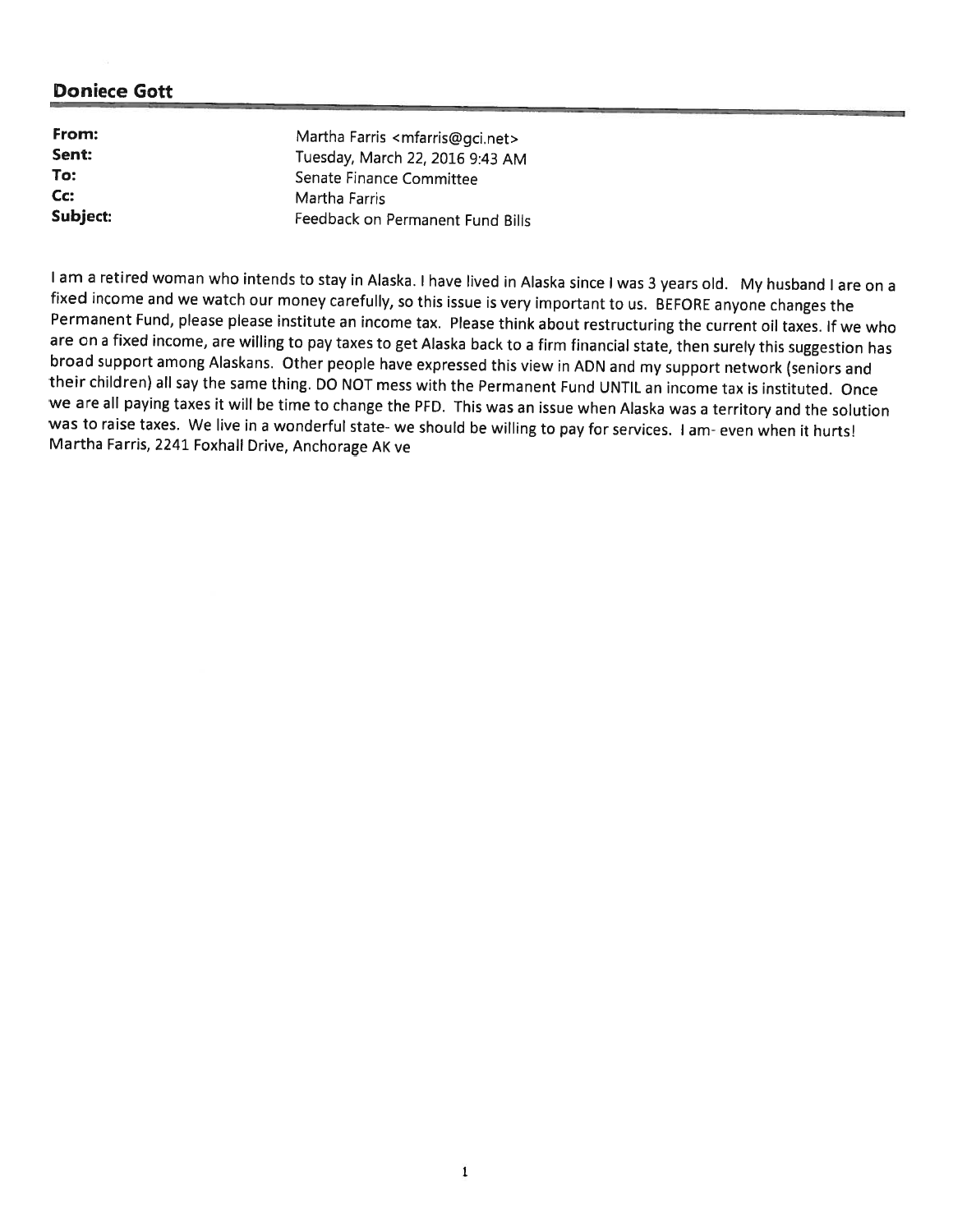| From:    | Liz Breuker <ebreuker@protonmail.com></ebreuker@protonmail.com> |
|----------|-----------------------------------------------------------------|
| Sent:    | Tuesday, March 22, 2016 10:37 AM                                |
| To:      | Senate Finance Committee                                        |
| Subject: | SB 114 Public Testimony                                         |

Elizabeth Breuker, Deltana, AK, District 9

My testimony:

The Legislature should never have gone on a spending spree when oil prices were high. Senator McGuire<br>should be commended for coming up with an idea and a plan to resolve the State budget crisis, but as a whole,<br>the Alaska positions need to be eliminated, and the overspending must stop. The status quo is unhealthy and SB 114 is not the cure.

Off the top of my head, slash education funding. GET RID OF COMMON CORE AKA ALASKA STATE<br>STANDARDS AND ITS EXPENSIVE TESTING. Get the Federal Dept. of Education out of Alaska; it is burdening us now. Let each School District determine what curriculum and testing to administer. Getting rid of<br>this slashes pork in education funding, as well as opens up the conversation for educators in this great state

Less government spending = fiscal stability and retention of all eligible Alaskans' PFD. There is no need to touch the PFD when the solution has been in front of us the entire time - live within our means, and don't oversp

Also, <sup>p</sup>lease look at repealing the MAP Act. It's been <sup>a</sup> disaster and <sup>I</sup> believe that bringing ACES back would open opportunities, again, for drilling.

There are many things that can be done, but allowing the Legislature to live comfortably tucked away in Juneau, maintaining the status quo of overspending is something that cannot be done any longer.

It's time that the Legislature live like us regular folk.

Respectfully, Elizabeth Breuker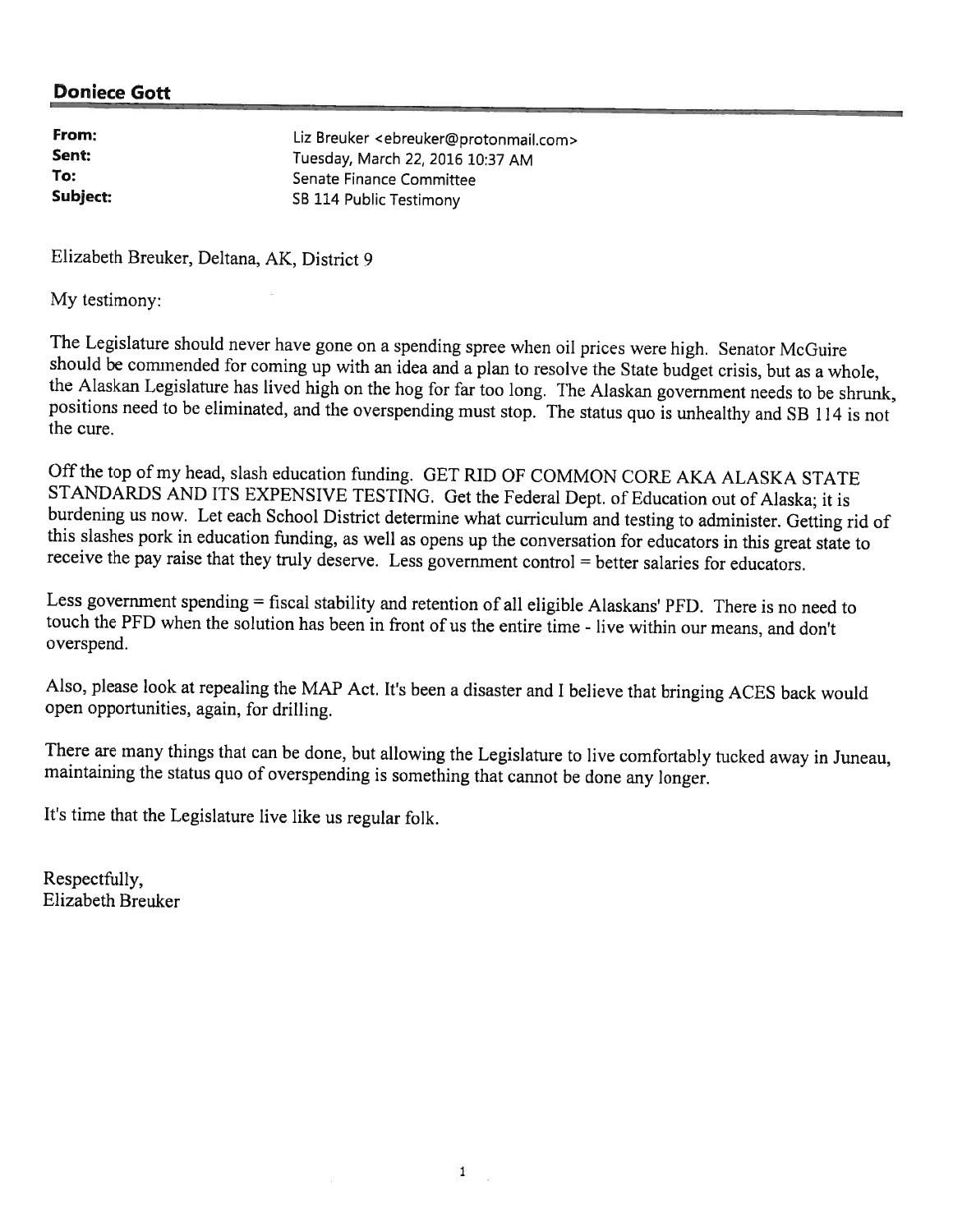From: Dean Camery <dwcamery@gmail.com><br>Sent: Monday March 21, 2016 2:45 PM Sent: Monday, March 21, 2016 2:45 PM<br>
Senate Finance Committee Senate Finance Committee Subject: Restructure the Permanent Fund

It is time for me to put in my \$0.02 on this subject. The current budget for Alaska is \$5.4 BILLION with revenues of \$1.6 BILLION. The state will spend in excess of \$7,000 per capita this year alone. I do NOT see where I am receiving much of a benefit from that level of spending. I am a productive member of society and also pay in excess of \$4,000 per year in property taxes to keep Anchorage and the failing School system in busines

Now you are considering having access to the Permanent Fund. Your spending is totally out of control. You would figure out how to spend all the Permanent Fund in 10 years or less. It is my job as a common citizen of Alaska

If you want to have the Permanent Fund, you should consider buying out all current dividend recipients of the fund. Let's start the discussion at \$50,000.00 per capita.

In the meantime, let's not raise taxes on Alaskans in any form or manner until you have made real cuts and reductions in the budget down to a spending level of \$4.00 BILLION or LESS. Then we can have a serious discussion o

Thanks you for allowing me <sup>a</sup> couple minutes of Freedom.

Dean W. Camery 18721 Eagle River Road Eagle River, Alaska 99577 907-440-1021